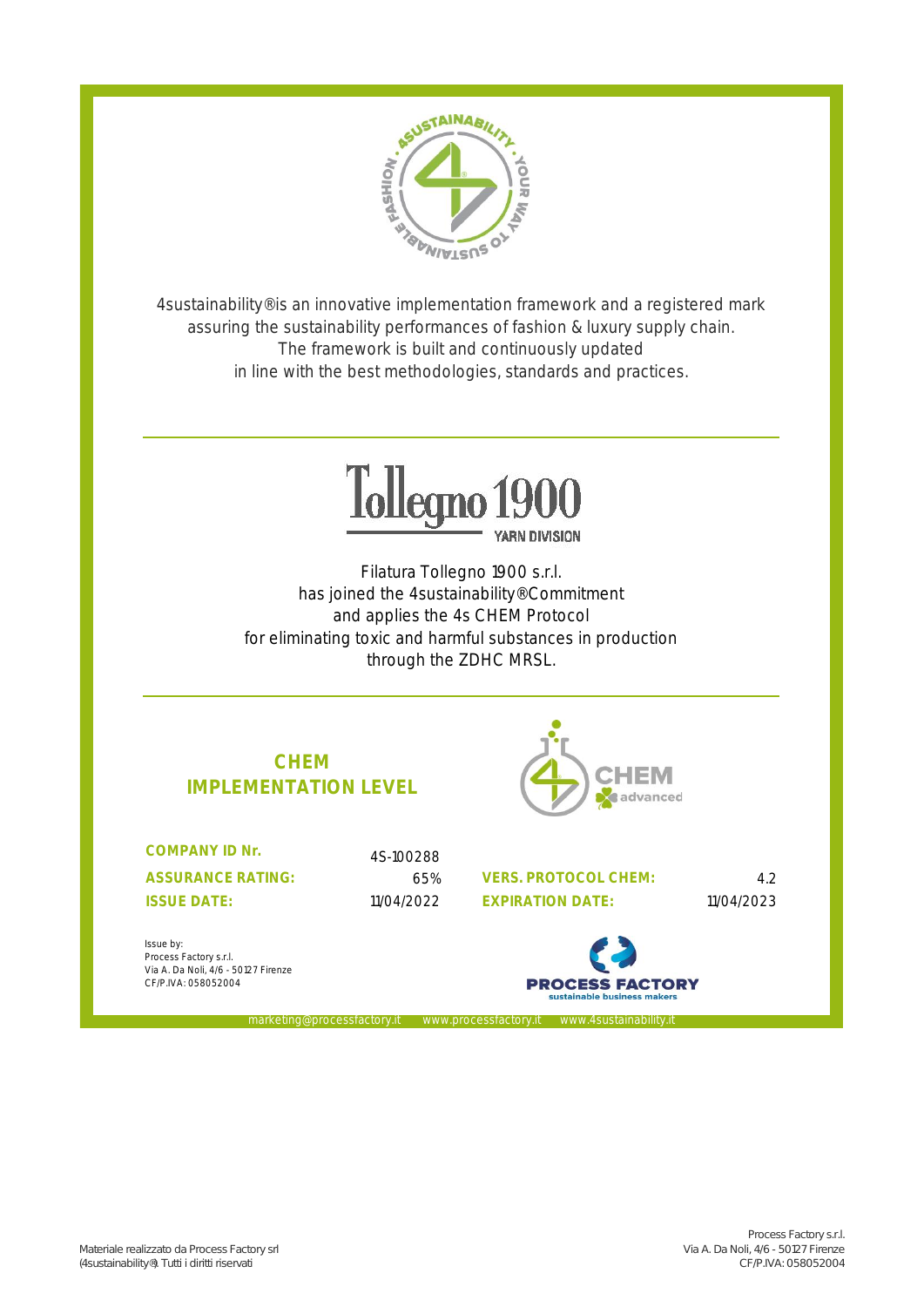

# **ABSTRACT**

# 4s Assurance Report Chemical Management

Version 4.2



# Filatura Tollegno 1900 s.r.l.

# **4s REQUIREMENTS**

### **Management system**

Evaluating the implementation of a chemical management system within the company. The verified requirements range from the presence and communication of an internal sustainability<br>policy, to staff training, as well as to t

# **Chemical risk management**

Assessing chemicals risk management within the factory. The verified requirements measure the chemical inventory information management, the related qualification level to ZDHC MRSL<br>2.0, and related pahse put plan and impr

**Materials risk management**  Assessing the management and control system of incoming materials and their compliance level with 4sustainability PRSL, as a tool for reducing the risk of incoming contamination in the production process.

### **Supply Chain assessment**

Evaluating the company's supply chain management and assessment. The verified requirements measure the mapping activity, qualification, engagement, training and monitoring of<br>subcontractors and material suppliers and all t

# **Process management**

Assessing the production processes management and traceability. The verified requirements measure the correct functioning of the internal traceability system and its digitalization. Morover<br>it includes processe due-diligen

Chemical Health&Safety<br>Assessing health and safety requirement linked to chemical management. The verified requirements range from labeling, handling and storage of chemical products within the factory, to emergency procedure and waste management.

### **Output Management**

Evaluating the company managament of process output. The verified requirements range from legal permission for emission to the control of waste water according to ZDHC Guidelines. for<br>internal and external processes and fi

**4S REQUIREMENT - IMPLEMENTATION LEVEL**

# 23/03/2022 **ASSURANCE DATE** 81,0% 70,0% 46,7% 84,8% 54,5% 76,9% 44,4% 0% 10% 20% 30% 40% 50% 60% 70% 80% 90% 100% MANAGEMENT SYSTEM CHEMICALS RISK MANAGEMENT MATERIALS RISK MANAGEMENT SUPPLY CHAIN ASSESSMENT PROCESS MANAGEMENT CHEMICAL HEALTH&SAFETY OUTPUT MANAGEMENT **65% ASSURANCE RATING**

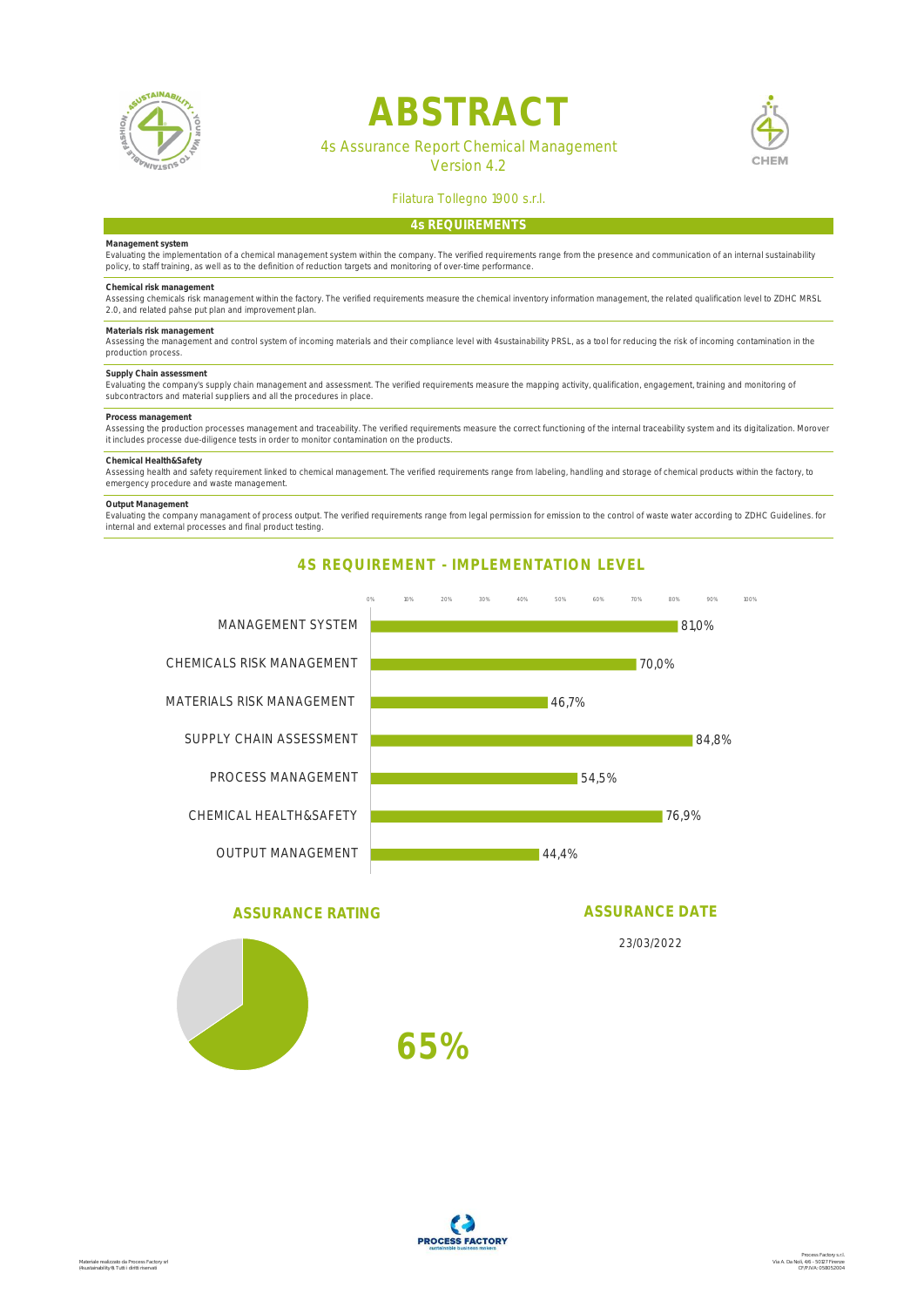### **PRODUCTION MODEL**

The company manfacture and sells yarn.

The company carries out internal processes of spinning, dyeing, rewinding, doubling, twisting. and outsources processes of twisting, winding, spinning, dyeing.



**PROCESS**

**CHEMICAL HIGH-RISK EXTERNAL PROCESSES SUBCONTRACTORS RATING**



93%

% of externalised volume to high-risk processes subcontractor with high rating

% of purchases from material suppliers with no rating

- % of externalised volume to high-risk processes subcontractors with medium rating
- % of externalised volume to high-risk processes subcontractors with low rating
- % of externalised volume to high-risk processes subcontractors with no rating